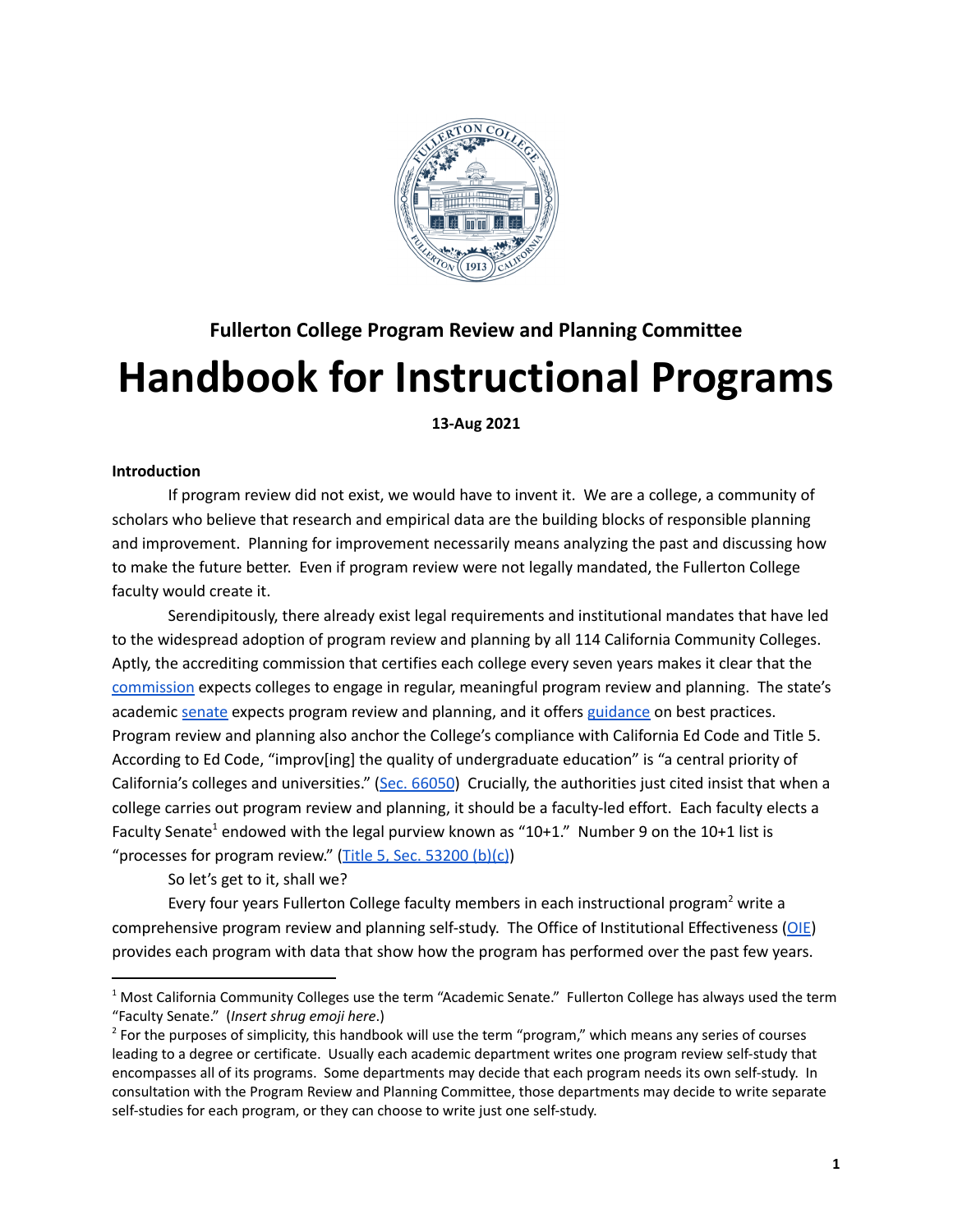Faculty members can also find more data by using [Tableau](https://ie.fullcoll.edu/). They may also decide to include additional data they collected on their own, such as student survey results. Program faculty meet and discuss what the data reveal about the program's strengths and weaknesses, paying special attention to areas where the program can be more equitable and inclusive of all students. In planning for improvement, faculty members are encouraged to think creatively about improvements they can make that are fully within their ambit, for example classroom policies, grading practices, communication with students, and course curricula. Sometimes more money is needed. Funding requests can range from requesting a new full-time faculty member, to requesting new software, to requesting lab equipment, to requesting professional learning opportunities for faculty (what we used to call "staff development activities"). At the end of a self-study, therefore, faculty will have a new plan for improvement and potentially a brief list of funding requests that will help them implement the plan.

In the interest of treating every program fairly the College has developed a process for handling the funding requests that faculty include in their comprehensive self-studies. Incidentally, this is the same process we use every year for handling funding requests that derive from annual update forms. The first step in the process is for the department to turn in the self-study to the division dean, who might have advice on polishing the draft and wording the funding requests. <sup>3</sup> The second step is for the Program Review and Planning Committee to read and comment on all self-studies. This is a big job, so the committee divides into teams to accomplish it. The majority of the Committee is faculty members, one per division, so reading and commenting is faculty-driven. To avoid a conflict of interest, the Committee ensures that no faculty members are directly commenting on any self-studies from their own division.

In reading the comprehensive self-studies, the Committee is looking for a few things: 1) common themes among programs that the Committee will report to the Faculty Senate, 2) earnest efforts by program faculty to identify areas for improvement (especially regarding equity and inclusion) and make plans to address them, and 3) funding requests that are supported by data analyzed in the self-study. If the Committee feels that a self-study is lacking these elements then it will ask the program faculty for additional information in written form. If the Committee feels that a self-study is satisfactory then it will endorse it.

Endorsed self-studies serve several purposes. First, they are an official record of the College's efforts to continuously improve our service to students. In the accreditation process, for example, program review provides essential source materials used by the authors of the College's institutional self-evaluation report to the accrediting commission. Second, self-studies inform the Faculty Allocation Committee and the Deans' Council when they meet every fall to advise the College president of their faculty hiring priorities. Third, self-studies provide the President's Advisory Council (PAC) with a list of resource requests (i.e. funding requests) above and beyond the requests for hiring full-time faculty members. PAC makes final decisions about funding these requests.

One key thing to notice in this process is that the Program Review and Planning Committee does NOT make funding decisions. Neither does it issue any evaluation of programs or departments. Program review and planning is NOT an evaluation process. Let me repeat: NOT an evaluation. Faculty

 $3$  This year, the deadline to turn in the self-study to the dean is Fri, 12-Nov 21.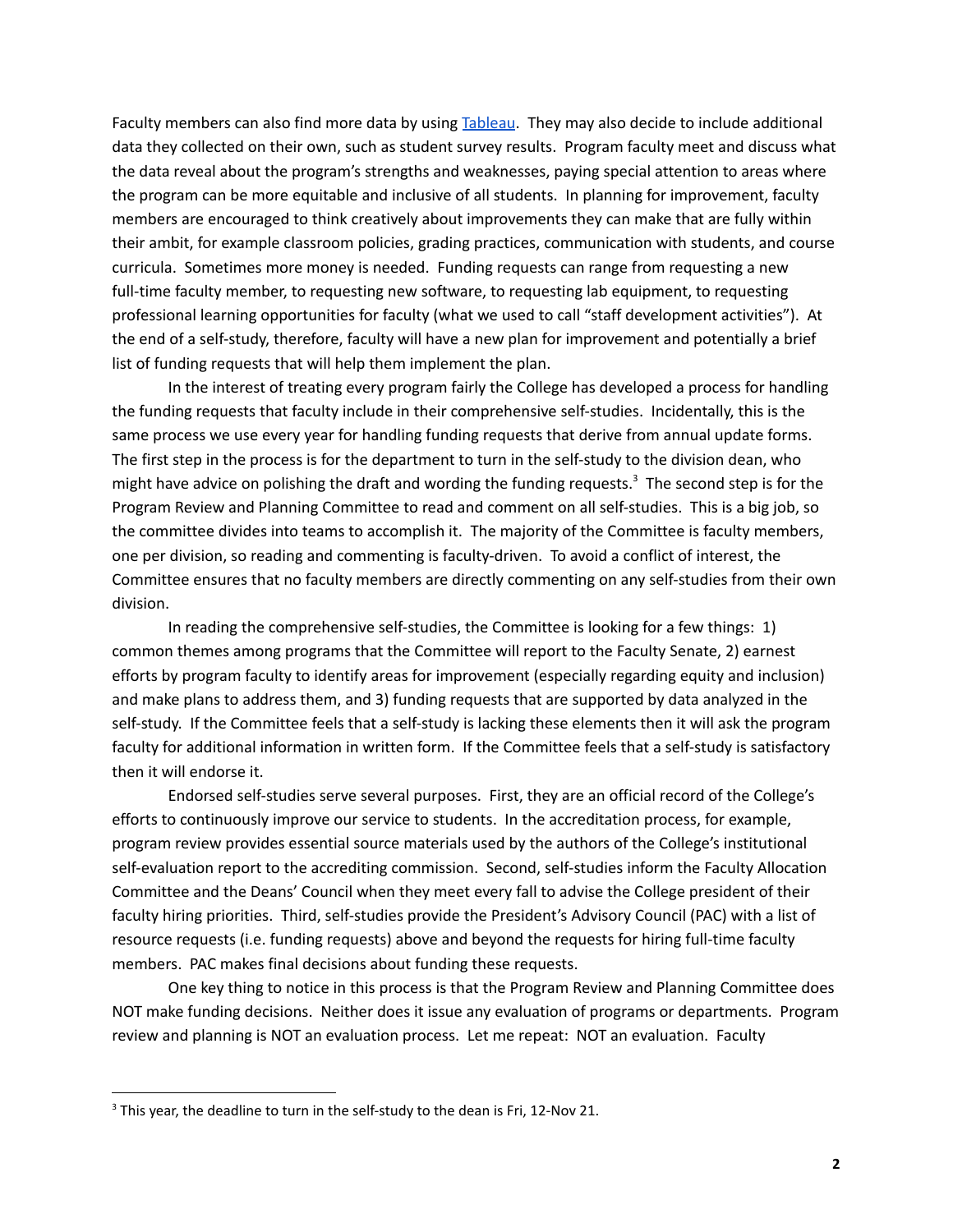evaluations occur in a totally separate process, laid out in the UF/NOCCCD [contract.](https://www.nocccd.edu/union-contracts)<sup>4</sup> It is also important to stress that there is absolutely no link between program review and program discontinuance, which is another entirely [separate](https://nocccd.edu/files/4021apfinalreviseddcc-2017-09-25_50810.pdf) process that follows formal **[Board](https://nocccd.edu/files/4021bpprogramdiscbot02-14-12_3_30655.pdf) Policy**. Program discontinuance is exceedingly rare. The program review and planning process is designed to assist faculty as they work to improve their programs, not bring their programs to an end.

Here is some advice for writing the Fall 2021 comprehensive self-study.

### **Cover page**

### **Participants in the self-study**

Please list all the members of your program who participated in this self-study. This should include all the full-time members of your program. Even if a member did not actually type the words in the self-study, they should be part of the discussion so please include their names.

### **Authorization**

Please fill out with the proper signatures. Electronic signatures are okay.

### **Section 1: Executive Summary**

You should probably write this section last, but please put it first with a page all to itself because your self-study will have multiple audiences. The College's Accreditation Steering Committee, for example, will go through the self-studies to find examples to demonstrate that the College meets accreditation standards. A well-written executive summary will tell them if the self-study has what they are looking for.

Please make sure that the executive summary highlights the main issues discussed in the body of the self-study, without diving into the data analysis found there. Please also give the reader a brief description of the specific plans detailed in the self-study and highlight the plans that require funding. Make sure the executive summary does not make new funding requests that are not thoroughly explained and justified in the main body of the self-study.

It goes without saying that the entire self-study should be proofread for grammar and spelling, but this advice especially applies to the executive summary as the most outward-facing section. Please circulate drafts among several colleagues to make sure it looks and sounds professional -- you know, like maybe a group of college professors wrote it.

#### **Section 2: Mission**

The Fullerton College [mission](https://www.fullcoll.edu/president/#mission) statement is broad enough to encompass every program the College offers, so please explain how your program fits under that umbrella.<sup>5</sup> Please also explain how your program helps the College focus its vision, maintain its core values, and reach its goals.

<sup>4</sup> "Program and curriculum development," UF-NOCCCD Contract, Sections 4.8, 17.4.1.1.3, and 18.3.2.

<sup>&</sup>lt;sup>5</sup> Please also note that "to prepare students to be successful learners" is no longer FC's mission statement. Please click on the [link](https://www.fullcoll.edu/president/#mission) for the current mission statement, which is a tad more intricate.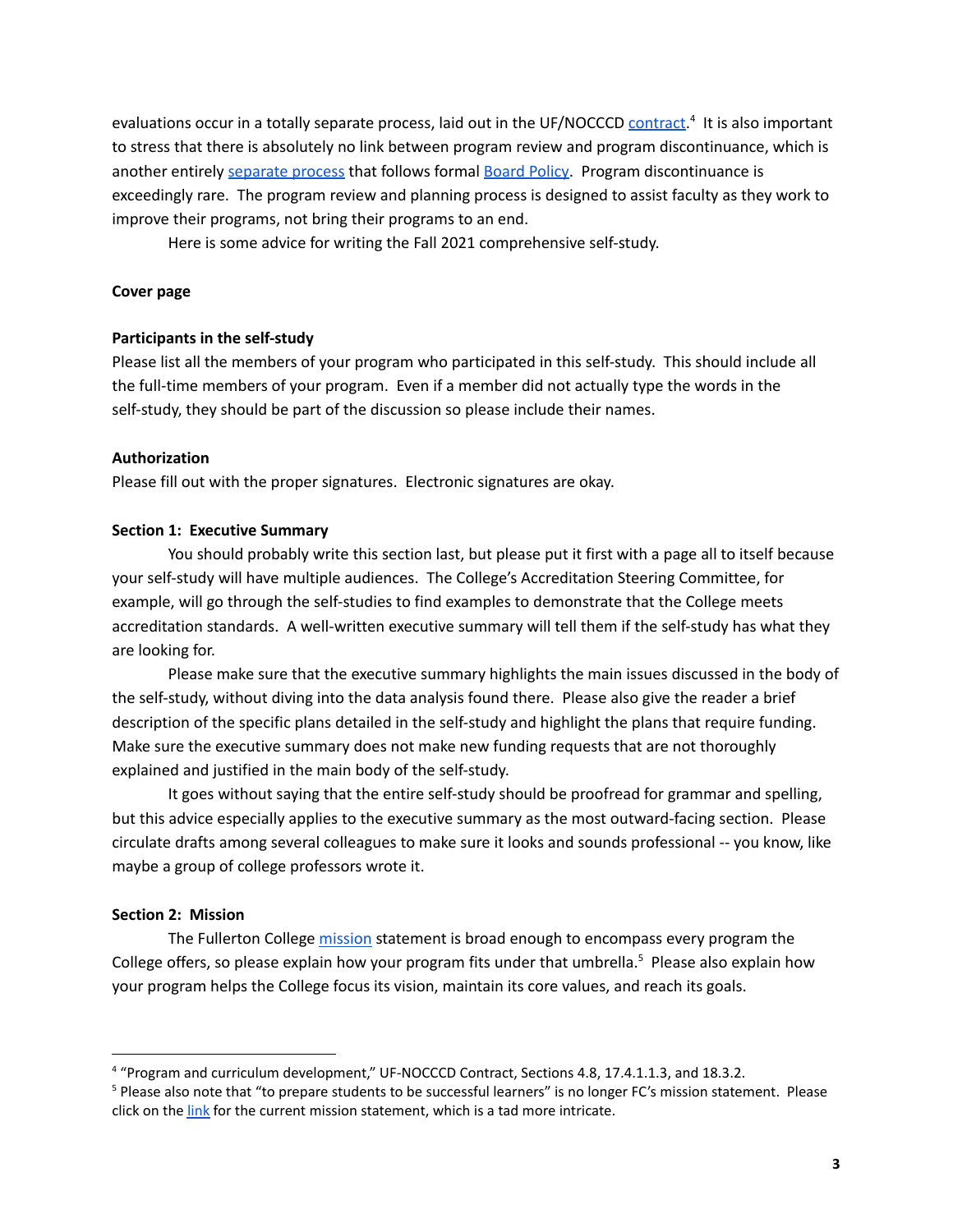It is not required that every program have a mission statement, but if your program has its own mission statement then please write it in this section and draw a connection from it to the College mission statement.

### **Section 3: Students**

Students delight, surprise, and inspire their instructors. Sometimes they frustrate their instructors. Because each student is a vibrant individual, it might seem cold and clinical to look at them by sifting through large piles of numbers and percentages. But in order for the College to improve, it must look for overarching narratives and long-term trends. To do this, we look at data provided by the Office of Institutional Effectiveness ([OIE](https://ie.fullcoll.edu/)) and data that programs have gathered on their own.

3.1.1 Enrollment is one basic measure of program performance. It can suggest how well the program is attracting and retaining students and how well programs are meeting the demand for their courses. If your program is thinking about requesting a full-time hire then enrollment data will be a key piece of evidence, especially if it shows recent program growth or unmet student demand.

3.1.2 Some programs are flat and some have levels. A program with levels usually has introductory and intermediate courses that students must pass in a specific order to complete the major. A flat program allows students to take courses in whichever order. If it is not obvious that your program has a gateway class, the OIE data might show that one of your courses is essentially serving as a gateway. Please also comment on the demographic profile of all students, majors and non-majors, who take your courses. Do you see trends, changes, possible inequities, possible roadblocks?

3.1.3 For some strange reason, 10:00A Tuesday/Thursday classes are mighty popular. But when we offer sections at less-popular times and days, they also tend to fill up with students. This indicates that student demand for seats exists throughout the week. Does the fill-rate data show that your program is meeting student demand for seats, throughout the day and throughout the week? Fill rates of 100% look impressive, but they might be hiding the fact that there were dozens more students who wanted to take the class if there were more sections offered. Please make a similar analysis of your online offerings. We want to get each program to a place where students are not being delayed in their chosen pathway simply because we are offering an unbalanced schedule.

3.1.4 Some programs have requirements or prerequisites. Please describe what your program requires. Does the data show that these requirements help students succeed in your program? It's possible that having several requirements, or having requirements that students complete all courses here at FC even though they may have already completed them elsewhere, might end up discouraging students and causing them to drop out of the program, or even to drop out of FC altogether. Is there evidence this is happening in the program? If so, what can you and your colleagues do to help more students stay on the path to completing the program?

3.1.5 Some programs find large enrollment differences between fall and spring, or that certain courses fill up before others. If you see such differences in the data, then what explains them? Do students have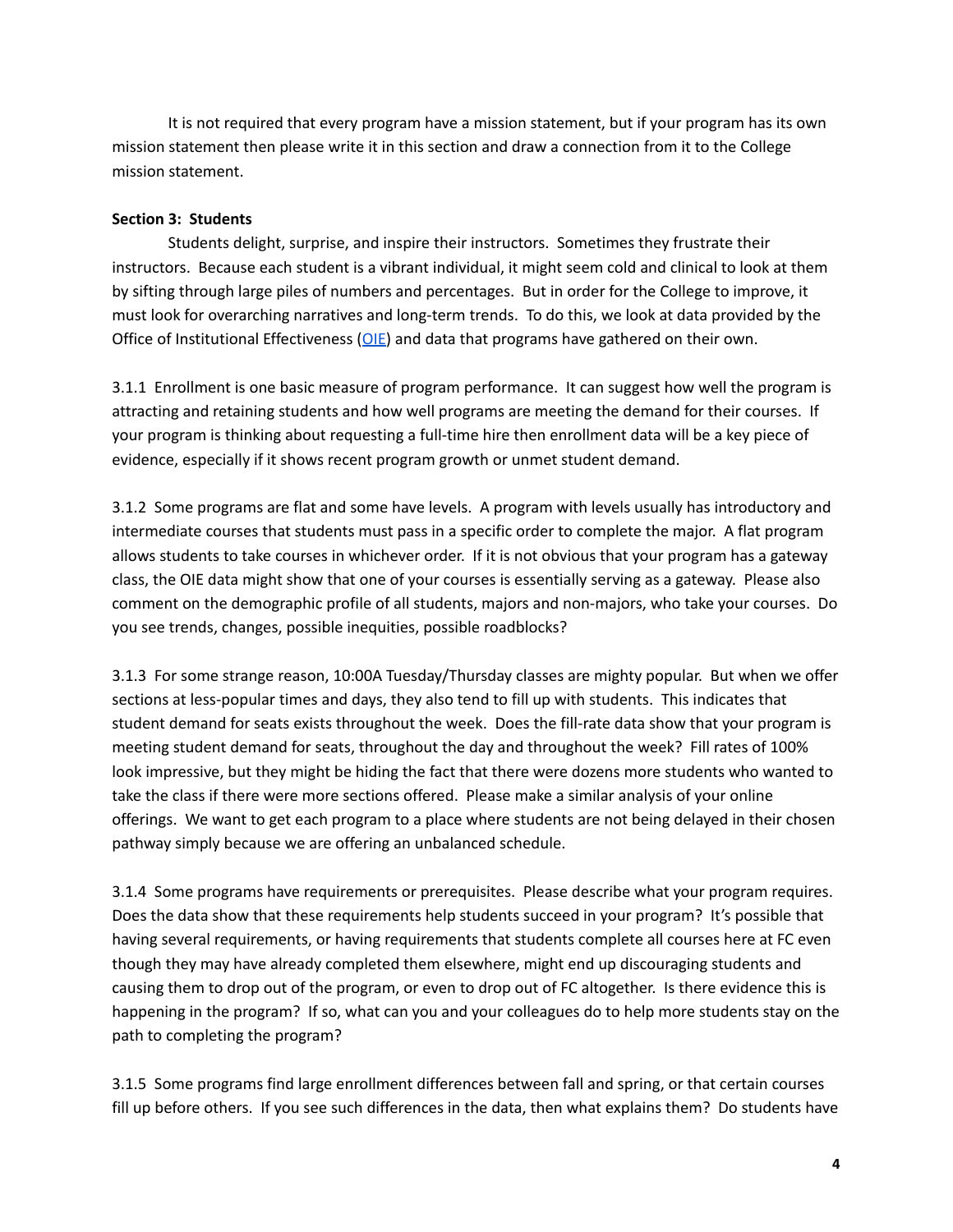to take courses in a certain sequence? Or maybe they think they have to, even if they don't really have to?

3.2.1 This section of OIE data probably seems familiar -- the usual analysis of success and completion rates, which is vital for program faculty to examine and discuss. Most likely, trend lines for the data in this section will get all weird in Spring 2020, when the Covid-19 pandemic interrupted most classes. Keep in mind that there is a section below (3.5) to go into greater detail about how your program responded to the pandemic. For this section (3.2.1), please simply indicate the effect Covid-19 seemed to have on student performance.

3.2.2 The pandemic should not distract us from one of the main reasons we analyze these performance metrics, which is to zero-in on reasons that students are experiencing inequitable outcomes based on characteristics that should not be barriers. Please be candid about what the data show about disproportionate impacts in your courses. This will help you develop an Equity Action Plan in section 3.2.4 below. Please keep in mind that the Program Review and Planning Committee is aware that the data under analysis here were not produced in a sterile lab where all variables were controlled. Some of the data might be messy, but messy data is still better than conjecture and anecdote. Before you reach for the old chestnuts "selection bias" or "small sample-size," please stop to consider: if the same groups of students underperform in the program year after year then it is possibly a sign that inequitable experiences are happening somewhere. Achievement gaps are probably not ALL due to flaws in the data. Please have an earnest (not dismissive) discussion about this with department colleagues.

3.2.3 In recent semesters, faculty members across FC have participated in professional learning activities that encourage instructors to examine the things under their direct control that might be -- possibly in hidden ways -- leading to inequitable treatment of students. These things can include: syllabus design, attendance rules, late-work policies, high-stakes assignments late in the semester, grading policies, extra credit assignments, and other classroom practices developed over the years. How often and how much do program colleagues discuss these areas where we as a College can make strides towards equity and inclusion? For example, Pasadena City College recently got national press [coverage](https://www.politico.com/agenda/story/2019/09/25/higher-educations-racial-inequities-000978/) for making improvements that were relatively minor, but had big outcomes.

3.2.4 Use your data analysis in Section 3.2 to write a brief Equity Action Plan. This Plan can include everything from changes in the classroom, to a request for more professional learning, to a request for new full-time faculty members who can help your program become even more equitable and inclusive. Keep in mind that faculty play a major role in the hiring process, such as crafting the desired qualifications and writing interview questions. These should signal to applicants your department's commitment to equity and inclusion. You can document here your plans to make your next hiring process part of your improvement plan.

3.3.1 This section is new since the last self-study four years ago. The College has developed ways of tracking students that allow you to see how well they are staying on a pathway to program completion. Please pay special attention to the places where students seem to be getting caught in bottlenecks or are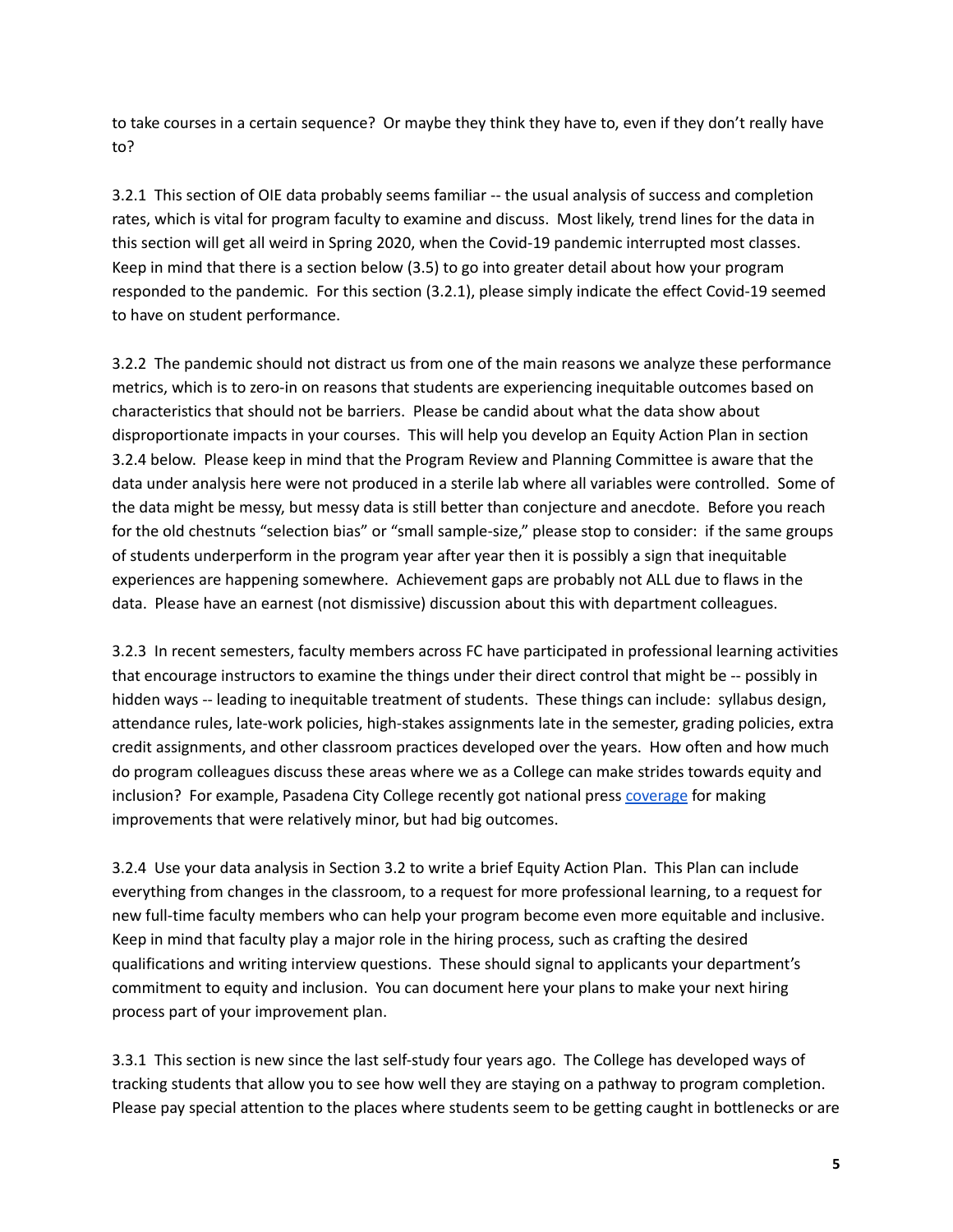unable to make progress, possibly due to prerequisites, corequisites or denial of substitute courses. Please explain how your program faculty plans to address any issues this data has uncovered.

3.3.2 If your program does not have a transfer degree then you can write "N/A" and skip this section. If your program has a transfer degree (an Associate Degree for Transfer, or "ADT") then please explain how you developed it. The statewide academic senate has provided Transfer Model Curricula (TMC) for hundreds of disciplines. If there is a TMC for your program, are you following it? If you have modified the TMC then please explain why. Does your ADT seem to be working? Is it helping students transfer efficiently? If not, why not? How do you plan to remedy this?

3.3.3 Has your program met with a Counselor to make a program map, which is a suggested sequence of courses for a student to take, semester by semester, to earn the degree or certificate? With the help of the Pathways initiative, many departments have begun mapping their programs. Please give a brief update of where you are in this process.

3.3.4 If your program does not have a transfer degree then you can write "N/A" and skip this section. If you have more than one degree or certificate, then please look at the OIE data for this section to see if there are differences in student achievement depending on which pathway students have chosen. If so, what plans can you make to improve this?

3.4 Analyze the OIE data to answer basic questions about program faculty. Are there enough full-time faculty members? When a student enrolls in a class, what are the chances their instructor will be a full-timer? If there has been a recent retirement, does the data show an impact on your ability to offer enough sections? Because this is where you might be making a case for a full-time hire, please consider all the data in Section 3.0. Every year there are way more departments who ask for a hire than there are actual hires, so you need to make a strong case. It's a competitive environment. Every department can always say, "Gee, it sure would be nice if we hired another colleague." It's much more compelling to say, "A new colleague will help us address the equity and inclusion issues we identified above and allow our program to meet the student demand identified above."

3.5 This section is about your program's response to the Covid-19 emergency. Last year, it might have set your teeth on edge every time you heard someone cheerfully declare, "Well at least we're all in this together!" This was true in some ways, but certain programs were hit much harder than others. Some programs were able to switch to fully remote formats more easily than others, so please briefly describe your program's experience here. Please don't rewrite *War and Peace*, a tome of pain and suffering. Be frank about the difficulties but please don't wallow in them. Please also be frank in documenting positive things your program learned because of the campus shut-down. For example, your faculty might have learned more about using Canvas, adopting Open Educational Resources (OERs, i.e., free online textbooks and such), and using online grade books. The pandemic was an epochal change. There is never going to be a "return to normal,"<sup>6</sup> so please explain your program's new normal.

 $6$  Trust me on this. I'm a historian.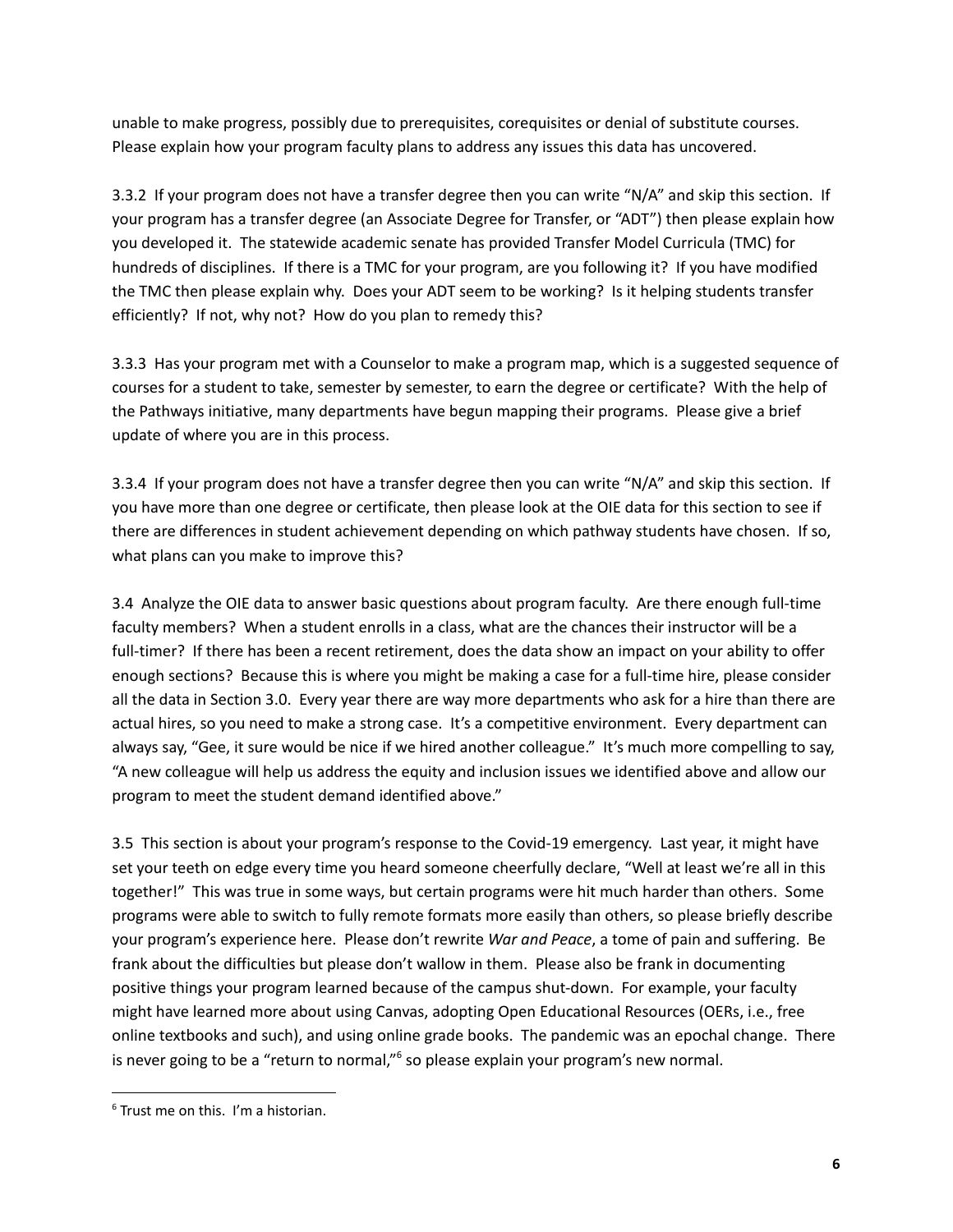3.6 This question is self-explanatory.

#### **Section 4: Outcomes**

4.1 Program-level student learning outcomes ([PSLOs\)](https://programreview.fullcoll.edu/wp-content/uploads/sites/53/2021/06/PSLO-Redesign-Principles.pdf) are a special point of emphasis right now for colleges going through accreditation. (FC's next accreditation visit will take place in Fall 2023, so this is our last round of program review comprehensive self-studies before then.) PSLOs have also been an area of focus for FC's Guided Pathways initiative, which has led the College to write a new set of institutional student learning outcomes (ISLO<sub>S</sub>). Many programs have attended workshops on PSLO redesign, but some departments have not begun this process yet.

4.2 Assessing PSLOs is not the same as assessing course-level student learning outcomes (CSLOs). For one thing, there are a lot fewer of them. Every year your program teaches hundreds of students at the course-level, but at most only a few dozen students complete your program. That smaller group is where you will assess PSLOs. These are the students who have taken more than just one class in your program. They have completed a whole sequence and now you assess them to see how well they attained the PSLOs you wrote. There are a variety of ways to do this: capstone courses or projects, self-reflective student assignments, portfolios of student work, signature assignments that teach the discipline's fundamental principles. Each program can choose methods that make the most sense to them. Fall 2021 program review is interrupting the PSLO redesign in its early stages, so for now please just give a snapshot of how much planning you have done so far to create a meaningful PSLO assessment process. If you have developed a PSLO assessment process, then *mazel tov*! Take a bow and crow about it.

4.3 All FC programs have been assessing course-level student learning outcomes (CSLOs) for the past several program review cycles, so this should now be routine. Give a brief synopsis of how your program regularly assesses CSLOs, discusses the results, and makes modifications to the program accordingly. If, for some reason, your program has gotten off-schedule in CSLO assessment then please write a solid plan for getting back on the regular cycle of assessment. At the very least, every CSLO in all your courses should be assessed at least once every three years.

4.4 Like the OIE data provided in Section 3, SLO results can reveal issues with student equity and inclusion. Does there seem to be a correlation between students' demographic characteristics and their levels of SLO attainment? If so, what steps can you take to address this? As question #2 suggests, you might find a difference between the SLO data and the Section 3 data. Students might be attaining SLOs, which suggests they are learning the material, but then some of them fail a course because of absences, tardies, missing work, etc. If you find this to be the case then what can you do to help those students get back on a path to program completion? Once they fail a class, they are more likely to drop out of the program, or the College, altogether.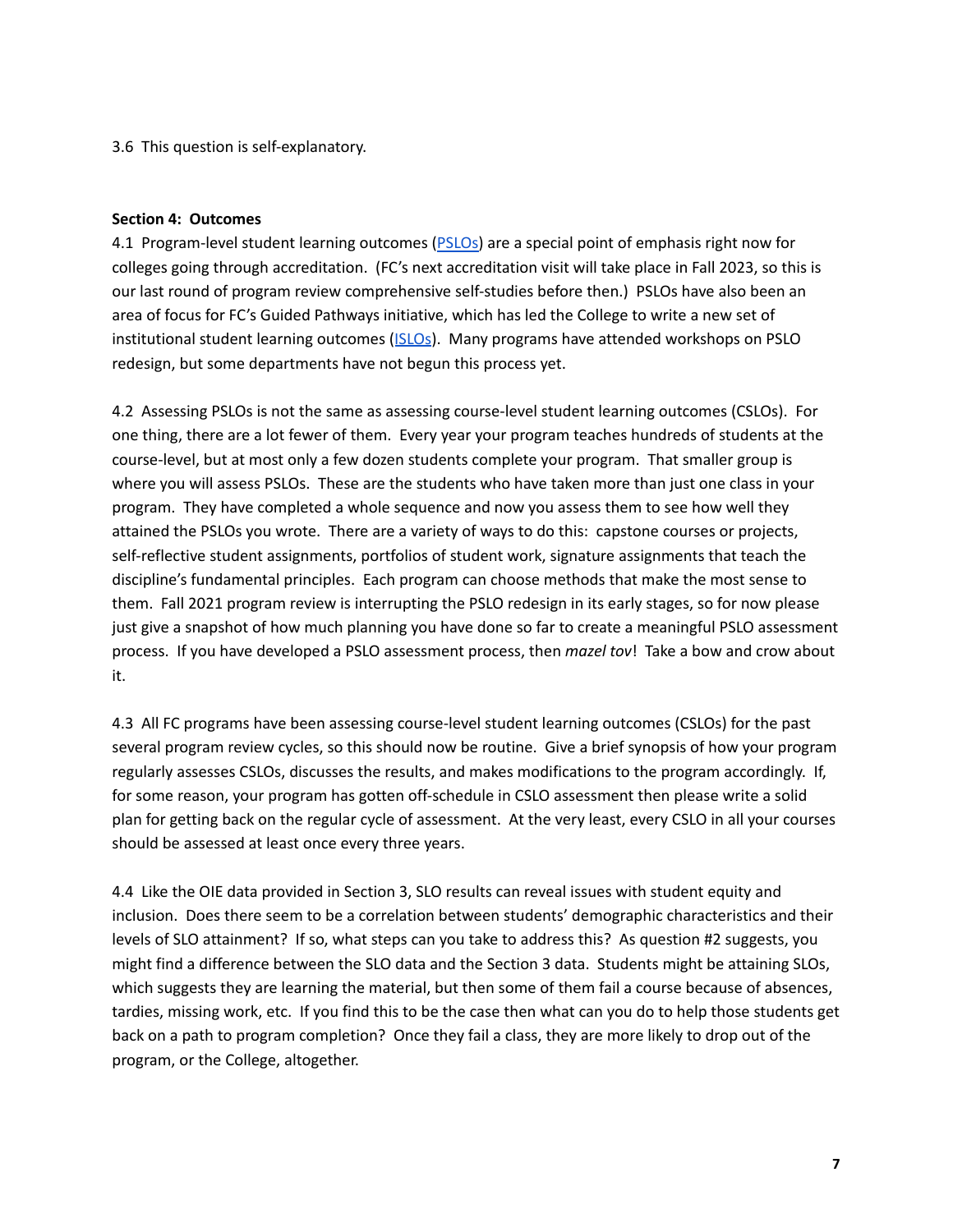## **Section 5: Other Areas of Program Effectiveness**

5.1 Most of our students are attempting to fulfill General Education requirements. Most of our programs offer classes that satisfy GE requirements. And yet there is no Department of General Education at Fullerton College to keep track of how well students are doing on this critical pathway. Students might pass through your program with flying colors, but if they do not take care of their GE then they are not going to get the degree or transfer they want. The OIE data in this section will help you assess how well your program is supporting the College's GE program. Meeting with a Counselor to build a program map is an excellent way to show your students options for how to get their degree AND fulfill GE requirements.

5.2 Every program is subject to outside influences that have effects on how well they operate: the local transfer environment, the local job market, the local business environment, state and federal mandates. AB 705 leaps to mind, for example. Every program will likely have different things to say in this section. For example, AB 705 affects Math, English, and ESL more than other programs, so we'll stop here with the specifics. Give the Committee a brief sketch of the things out there you are keeping your eye on.

5.3 This question is self-explanatory.

### **Section 6: Planning**

6.1 Four years ago you wrote a comprehensive self-study like this one. Well, it was not exactly like this one. The questions were different. But one thing was the same: your program made some plans. Please go back and look at those plans and give a brief update of the progress you have made on them. If you received funding for your plans, then please explain exactly how the funding has helped you reach a goal. If you did NOT receive funding, then please comment on that, too. Was the funding denial devastating, or did you cope? Please explain.

6.2 When you are writing new strategic action plans (SAPs), please follow the instructions on the form. The Committee members will pay special attention to these and they are especially looking for plans that address issues raised in Sections 3, 4, and 5, where you were examining data. Again, SAPs are where you are asking for money and for new hires, so please be as specific as possible. If you are asking for a new faculty hire, then please make the best data-based argument you can. "We'd do a much better job with a new colleague" is a weak argument. We all would. Instead, please be as specific as possible and refer to Section 3.4 above.

6.3 In addition to your immediate plans -- the SAPs you just wrote above -- please tell the Committee about your program's long-term plans. This section is optional, but we believe that if every program's faculty had a serious discussion about their visions for the future then they would probably find that they do in fact have long-term plans that are worth recording.

#### **Section 7: Executive Summary**

See Section 1 above. Write the summary last, but put it first in the final draft of the self-study.